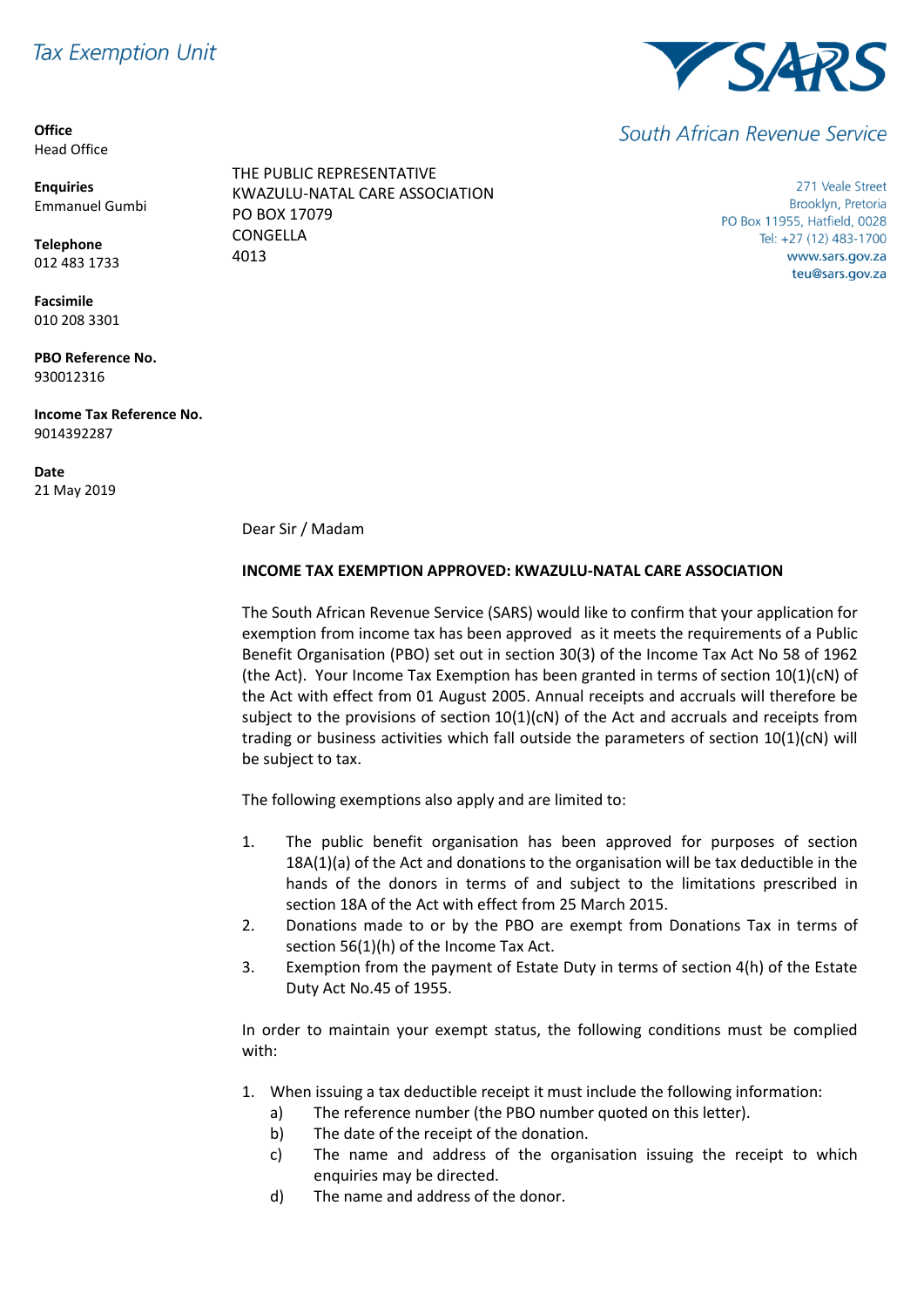- 
- e) The amount or nature of the donation if not in cash.<br>
f) Certification that the receipt is issued for the purpos f) Certification that the receipt is issued for the purpose of section 18A and that the donation will be used exclusively for the activities which are approved for section 18A purposes.
- g) The receipt must be issued in the year when the donation is received by the organisation approved for purposes of section 18A.
- 2. Furthermore, given the S18A approval granted, you must submit with your annual tax return, audit certificate stating that 18A funds for which 18A certificate were issued are utilised for 18A activities and supporting documentation which include the full particulars of all the receipts issued in respect of deductible donations and how these funds were spent.
- 3. Submit an annual Income Tax Return (IT12EI) by the due date via SARS eFiling or manually. Your IT12EI can be obtained by
	- o Registering online at www.sarsefiling.co.za to access, request and submit the IT12EI electronically
	- o Calling the SARS Contact Centre on 0800 00 SARS (7277)
	- o Requesting an IT12EI by contacting the TEU on teu@sars.gov.za or calling (012) 483 1700
	- o Requesting an IT12EI by visiting your local SARS branch.
- 4. Tax deductible receipts may only be issued for *bona fide* donations. Refer to Annexure A for more information in this regard.
- 5. The exemption approval as contained in this letter is subject to review on an annual basis by the TEU upon receipt of annual income tax return and S18A supporting documentation.
- 6. SARS must be informed in writing within 21 working days of any change in registered particulars (e.g. representative, change of name, address, trustee details, office bearers, etc.).

For further information or assistance, email your query to teu@sars.gov.za, visit the SARS website [www.sars.gov.za,](http://www.sars.gov.za/) call the TEU on 012 483 1700 or visit the TEU offices. Kindly ensure that you have your ID and tax reference number on hand to enable SARS to assist you.

Sincerely

Crumbi

Emmanuel Gumbi Tax Exemption Unit **ISSUED ON BEHALF OF THE COMMISSIONER FOR THE SOUTH AFRICAN REVENUE SERVICE**